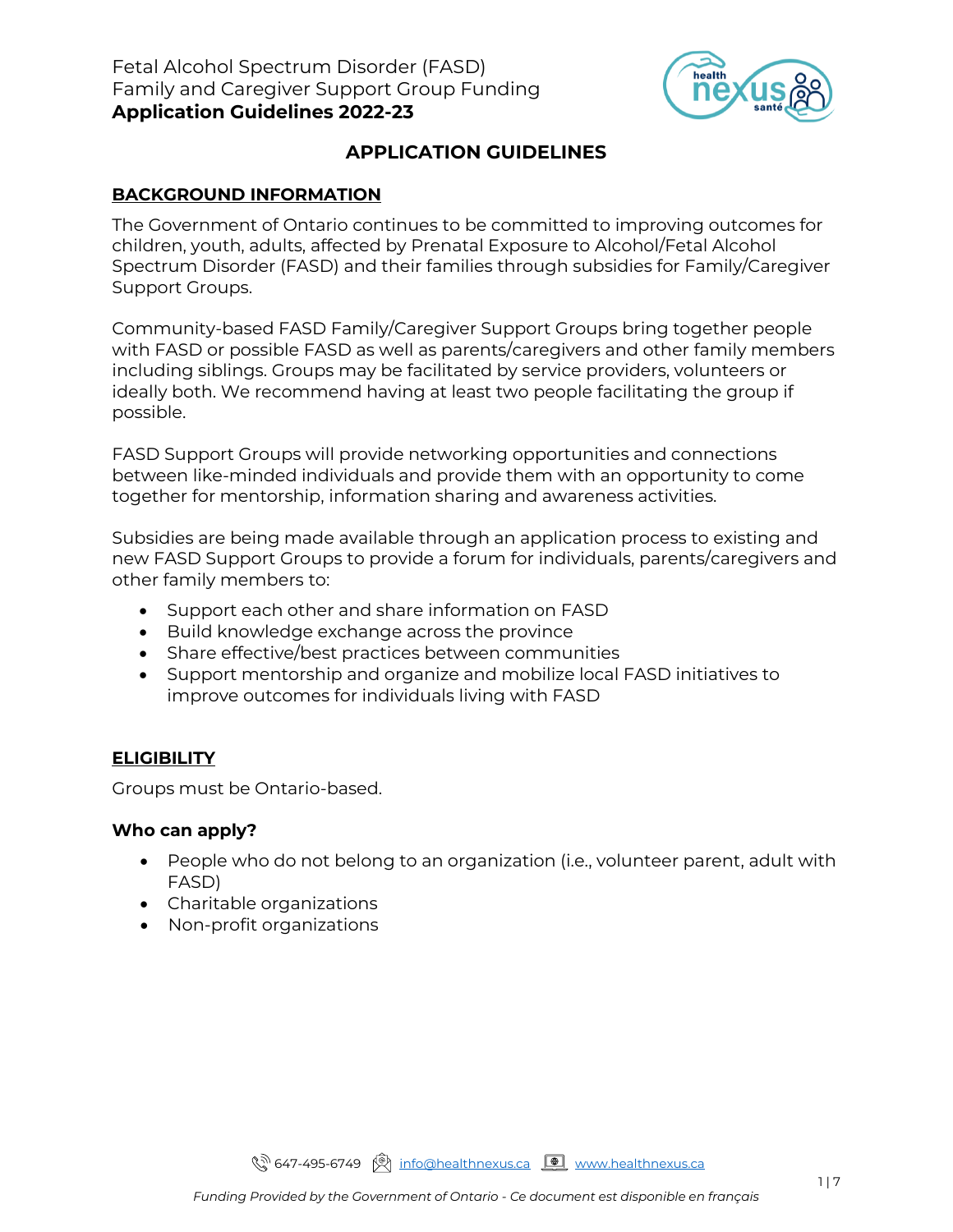### Fetal Alcohol Spectrum Disorder (FASD) Family and Caregiver Support Group Funding **Application Guidelines 2022-23**



### **What can funds be used for?**

- Developing (or adjusting to make culturally relevant) materials for families/caregivers of individuals with FASD
- Outreach and the creation of promotional materials to advertise groups and activities
- Assisting in the logistical and operational supports for meetings (e.g., childcare costs, children's programming, food delivery for virtual cooking/dinner)
- Printing and photocopying of materials to be used for group activities
- Consultant and training fees, guest speakers. The money can be spent on honoraria to book presenters for webinars/workshops organized by the group, or on fees for members to attend an event planned by another person/organization
- Group facilitator honorarium (only for groups run by volunteers). The honorarium amount cannot exceed 25% of the total budget
- Equipment necessary to support virtual connections and on-line group activities (e.g., online meeting platform, mobile Internet options, etc.)

# **What can't funds be used for?**

- Costs that are not related to the activities outlined in the Application Form
- Costs that are covered by another source of funding
- FASD public awareness campaigns
- To give away as a donation or for fundraising campaigns or events
- To repay debts
- Advocacy activities
- Research
- Political or religious activities
- Activities outside of Ontario

# **FOCUS**

FASD Support Group activities are expected to support one or more of the following groups of people:

- Children with FASD (or possible FASD)
- Youth with FASD (or possible FASD)
- Adults with FASD (or possible FASD)
- Families/caregivers of children with FASD (or possible FASD)
- Families/caregivers of youth with FASD (or possible FASD)
- Families/caregivers of adults with FASD (or possible FASD)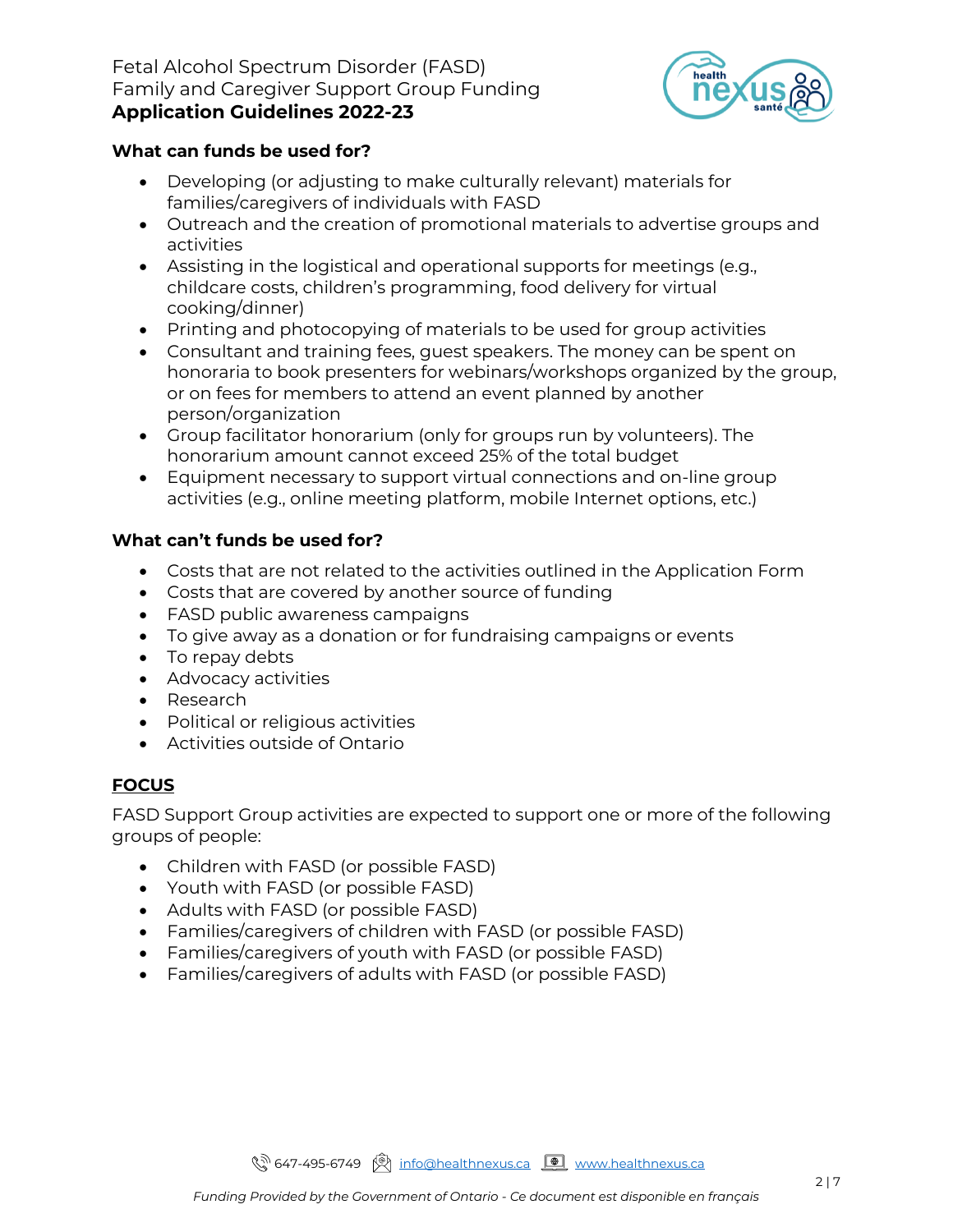### Fetal Alcohol Spectrum Disorder (FASD) Family and Caregiver Support Group Funding **Application Guidelines 2022-23**



FASD Support Group activities are intended to mobilize and build communities by bringing together the groups noted above. Examples may include:

- Facilitating FASD Support Group sessions for families/caregivers or individuals with FASD
- Education and training for families, caregivers, and individuals experiencing FASD through workshops, weekly group sessions, one-time events, webinars, etc.
- Education and training for service provider and childcare provider may be included to support the delivery of group activities
- Creating events focussing on family wellness, self-care and how to access services

# **APPLICATION PROCESS**

Applicants should thoroughly review and become familiar with the Guidelines, [Application Form,](https://fasdinfotsaf.ca/wp-content/uploads/2022/06/FASDSubsidy_Application_2022-23.pdf) and the [Frequently Asked Questions.](https://fasdinfotsaf.ca/wp-content/uploads/2022/06/FASDSubsidy_FAQs_2022-23.pdf)

To apply for funding, please send an application to Health Nexus via email by **Monday, July 11, 2022,** to: [FASDsupport@healthnexus.ca.](mailto:FASDsupport@healthnexus.ca)

The application form can be downloaded from: [www.fasdinfotsaf.ca/gethelp.](http://www.fasdinfotsaf.ca/gethelp) Applicants are asked to answer a series of questions and then complete an action plan.

Organizations or individuals can apply for up to \$4,500 per FASD Support Group.

# **TIMELINES**

#### **FASD Support Groups – 2022-23 Schedule**

| Application submission deadline                                  | <b>July 11, 2022</b>     |  |
|------------------------------------------------------------------|--------------------------|--|
| Applicants notified of funding decisions                         | July 22, 2022            |  |
| Successful applicants sign legal agreement to receive<br>funding | <b>August 5, 2022</b>    |  |
| Midterm reports due                                              | <b>November 15, 2022</b> |  |
| Activities completed                                             | <b>March 15, 2023</b>    |  |
| Bookkeeping concluded                                            | March 31, 2023           |  |
| Final reports due                                                | April 7, 2023            |  |

# **APPLICATION ASSESSMENT PROCESS**

#### **How will successful applicants be chosen?**

Successful applicants will be chosen according to health equity needs, merit of application, and must be distributed evenly according to geography and population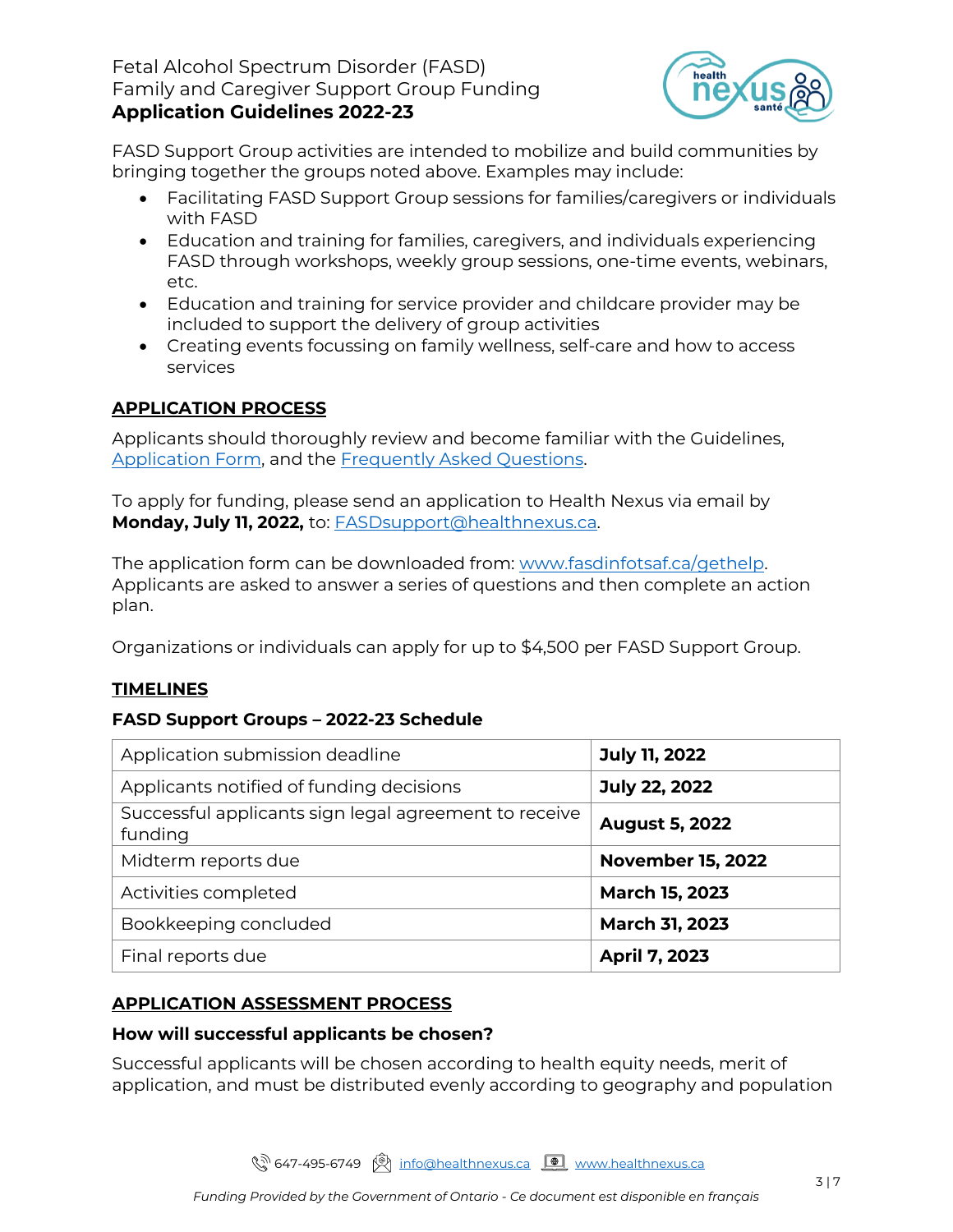### Fetal Alcohol Spectrum Disorder (FASD) Family and Caregiver Support Group Funding **Application Guidelines 2022-23**



density. Please note that there is a limit to the number of groups from the same organization that can be funded.

Applications will be assessed based on the following criteria:

- Application Form is completed with activities and budget clearly explained
	- o Activities' purpose is clear and aligned with the intent of the funding
	- o Activities include easy ways to tell (evaluate) if they are helping
	- o Activities support one or more of the identified target audiences
- Applicant meets eligibility criteria
- Funds will be used for eligible activities and expenses

# **FUNDING REQUIREMENTS**

#### **Successful applicants will be required to:**

- Enter in a legal funding agreement with Health Nexus to ensure accountability for the use of funds
- Have an electronic banking system in place to receive the subsidy via etransfer
- Prepare and submit a midterm and final report to Health Nexus
- Gather feedback from group participants and group leader(s) (the applicant and any other staff/volunteer helping them run the group)
- Be in contact with the Health Nexus FASD project coordinator (i.e., emails, phone calls, participating in group leader meetings)

# **Funding to successful applicants will be disbursed as follows:**

- Groups managing their own subsidies: Funds will be disbursed as a one-time payment via digital means therefore banking information for electronic transfers will be required. Please contact us if there are barriers
- Groups whose subsidies are held by Health Nexus: Health Nexus will hold the funds and pay expenses directly. The groups will still be responsible for monitoring funds during the project
- Note: All bookkeeping should be concluded by **March 31, 2023**

# **COORDINATION AND SUPPORT**

Health Nexus will provide support to the applicant through information sharing and materials which may include the following:

- Telephone and email support with the FASD Project Coordinator
- A list of FASD Support Groups in Ontario
- An FASD e-network to share information and events
- Webinars or teleconferences to share what is working and lessons learned
- In-person (if possible) or virtual conference to build connections between group leaders, to exchange ideas of how to support families, build partnerships and offer evidence-informed support activities
- Documents and tools that will support funded projects with their activities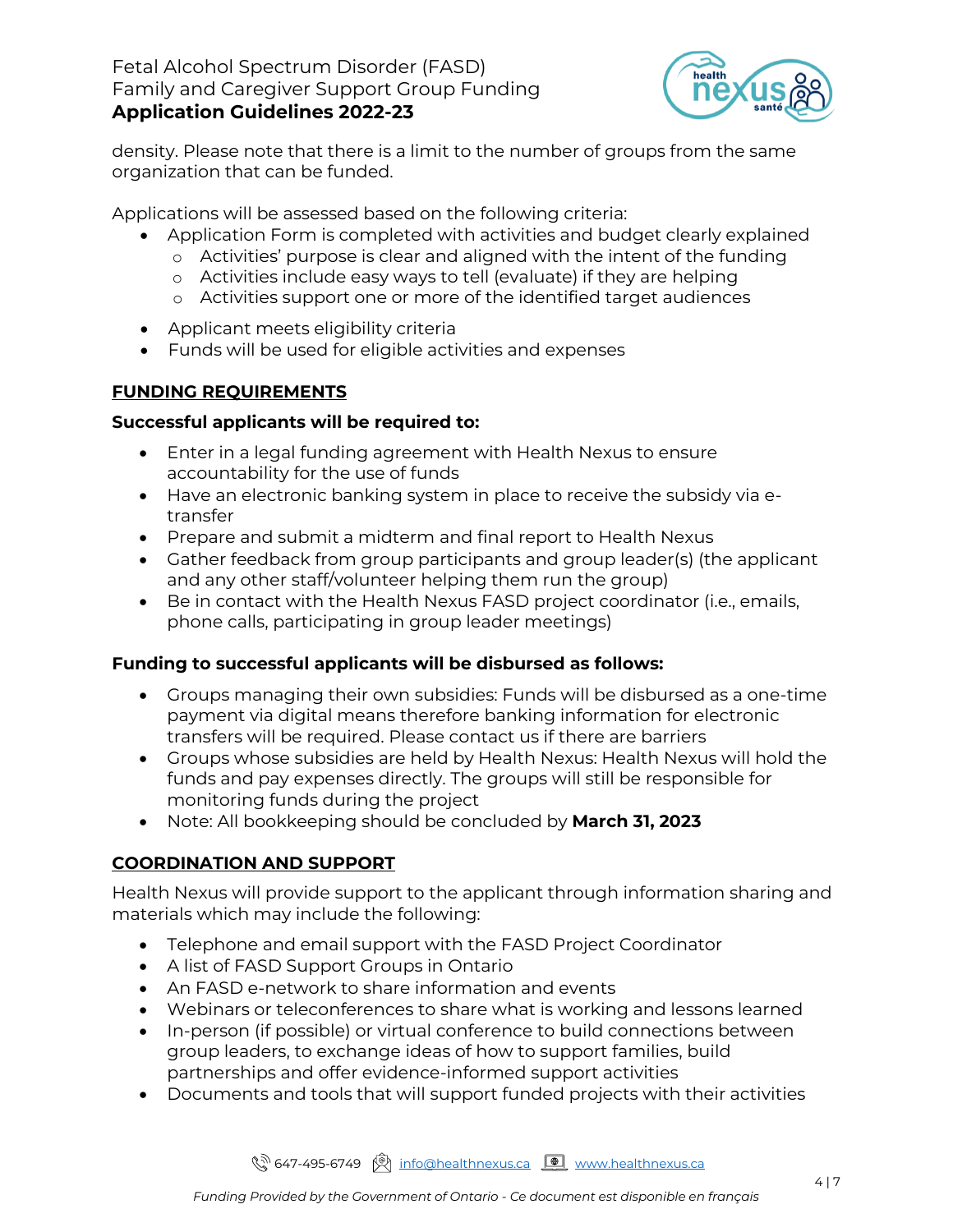

#### **ACTION PLAN SAMPLE:**

Please use this sample as a guide to fill out your action plan in the application form.

| <b>Details of expenses</b><br>(What do you plan to do?)                                                                                        | <b>Budget</b><br>(What will each budget<br>item cost?) | <b>Participants</b><br>(Who will the activity<br>support? e.g., adults with<br>FASD, etc.) | <b>Expected Reach</b><br>(How many people will you<br>help/support through<br>each activity?) | <b>Intended Outcomes</b><br>(How will you know your<br>activities are successful?)                                                 |  |  |  |
|------------------------------------------------------------------------------------------------------------------------------------------------|--------------------------------------------------------|--------------------------------------------------------------------------------------------|-----------------------------------------------------------------------------------------------|------------------------------------------------------------------------------------------------------------------------------------|--|--|--|
| <b>Group/Event Facilitation</b><br>Direct supports you want to put into place for group participants (group sessions, webinars, events, etc.). |                                                        |                                                                                            |                                                                                               |                                                                                                                                    |  |  |  |
| e.g., Hire Guest speakers<br>(once/month) for FASD<br><b>Support Group</b>                                                                     | \$1,000                                                | Parents/Caregivers of<br>children with FASD                                                | 15 participants/session<br>(4)                                                                | Participants will provide<br>positive feedback and<br>feel more informed<br>about highlighted topic                                |  |  |  |
| e.g., Childcare                                                                                                                                | \$400                                                  | Children with FASD                                                                         | 10 children/session<br>(4)                                                                    | Group participation will<br>increase due to<br>increased accessibility<br>for parents and<br>caregivers to attend<br>local groups  |  |  |  |
| <b>Training</b><br>For group leaders, volunteers and group participants to learn more about FASD strategies.                                   |                                                        |                                                                                            |                                                                                               |                                                                                                                                    |  |  |  |
| e.g., two-day<br>educational workshop<br>(Enhancing Care and<br>Understanding of FASD)                                                         | \$1,750                                                | <b>Facilitators</b><br>Volunteers<br>Parents/Caregivers of<br>children with FASD           | 50 participants                                                                               | More satisfaction,<br>confidence, and<br>competence in FASD<br>skills and strategies to<br>support their<br>children/the community |  |  |  |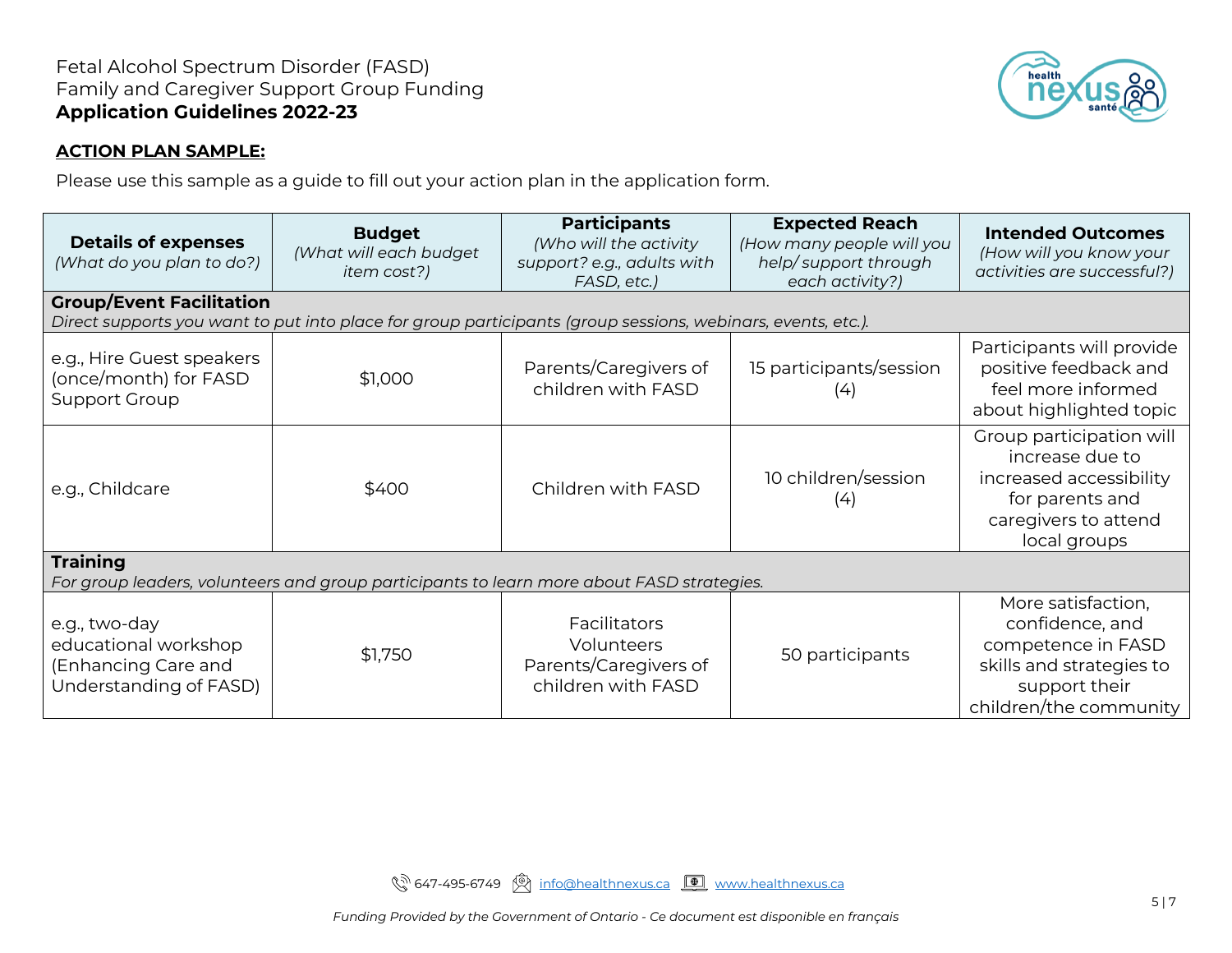

| <b>Transportation and Food</b><br>Provided during activities or events. |         |                                                                   |                                |                                                                                                                   |  |  |
|-------------------------------------------------------------------------|---------|-------------------------------------------------------------------|--------------------------------|-------------------------------------------------------------------------------------------------------------------|--|--|
| e.g., Snacks and<br>refreshments                                        | \$350   | Parents/Caregivers of<br>children with FASD                       | 15 participants/session<br>(4) |                                                                                                                   |  |  |
| e.g., Snacks and<br>refreshments for<br>children                        | \$200   | Children with FASD                                                | 10 children/session<br>(4)     |                                                                                                                   |  |  |
| <b>Resources, Technology, and Program Materials</b>                     |         |                                                                   |                                |                                                                                                                   |  |  |
| Purchases and, services necessary to deliver activities.                |         |                                                                   |                                |                                                                                                                   |  |  |
| e.g., Create flyer/social<br>media plan to promote<br>group             | \$350   | Parents/caregivers of<br>children with FASD                       | 500 people                     | Group attendance at<br>weekly meetings will<br>increase thanks to<br>promotion via<br>flyers/social media         |  |  |
| e.g., Wi-Fi allocation for<br>some families (for virtual<br>meetings)   | \$250   | Parents/caregivers of<br>children with FASD                       | 25 participants/session<br>(4) | Group participation will<br>increase due to<br>increased accessibility<br>for parents and<br>caregivers to attend |  |  |
| e.g., Group supplies<br>(booklets, etc.)                                | \$200   | Parents/caregivers of<br>children with FASD<br>Children with FASD | 25 participants/session<br>(4) |                                                                                                                   |  |  |
| <b>TOTAL</b>                                                            | \$4,500 |                                                                   |                                |                                                                                                                   |  |  |

### **CONTACT**

[FASDsupport@healthnexus.ca](mailto:FASDsupport@healthnexus.ca)

९२ 647-495-6749 ( [info@healthnexus.ca](mailto:info@healthnexus.ca) <u>[ [www.healthnexus.ca](http://www.healthnexus.ca/)</u>